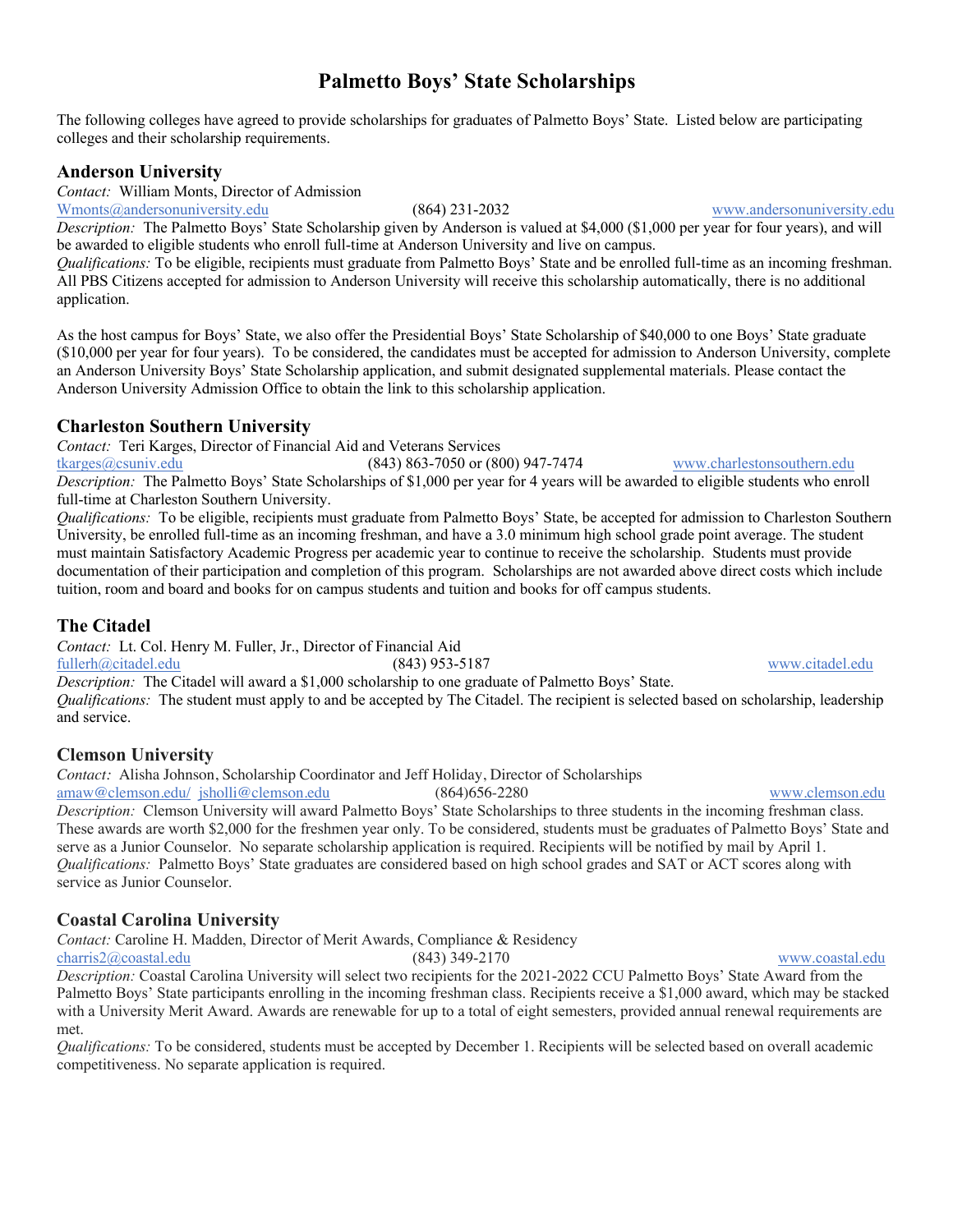### **Coker University**

*Contact:* Andrew Taske, Director of Undergraduate Recruiting ataske@coker.edu (843) 857-4125 www.coker.edu *Description:* Coker University will award to all Palmetto Boys' State participants a scholarship of \$2,000 (\$500 per year). *Qualifications:* All graduates of Palmetto Boys' State who enroll at Coker College will qualify for this scholarship.

### **Columbia College**

*Contact:* Ryan J. Longe, Dean of Enrollment Management Operations rlonge@columbiasc.edu (803) 786-3091 www.columbiasc.edu

*Description:* Columbia College will award to all Palmetto Boys' State participants the Leadership Award of \$4,000 (\$1,000 per year). *Qualifications:* Graduates of Boys' State are qualified for this scholarship. Each recipient must enroll at Columbia College to receive this award.

### **Converse College**

*Contact:* Jamie Grant, Vice President for Enrollment Management jamie.grant@converse.edu (864) 596-9010 www.converse.edu

*Description:* Converse College will award Palmetto Boys' State participants a scholarship of \$4,000 (\$1,000 per year) *Qualifications:* All graduates of Palmetto Girls' State who are admitted and enroll at Converse College full-time will qualify for this scholarship.

### **Erskine College**

*Contact:* Kasey McNair, Director of Admission mcnair@erskine.edu (864) 379-8830 www.erskine.edu

*Description:* Erskine College will award up to a \$20,000 scholarship (\$5,000 per year) to each student who graduates from Palmetto Boys' State and attends Erskine College. Final amount is based on other institutional aid offered.

*Qualifications:* The student must maintain a cumulative 2.0 GPA for renewal and complete a minimum of 24 credit hours each academic year. Students can receive the scholarship for up to four years or eight semesters.

## **Lander University**

*Contact:* Financial Aid office

finaid@lander.edu (864) 388-8307 www.lander.edu *Description*: Lander University will award at least two grants valued at \$8,000 (\$2,000 per year) to be applied toward residence hall charges to Palmetto Boys' State participants who attend Lander University. Recipients will be selected based on overall academic competitiveness, including cumulative grade point average and SAT or ACT scores. No separate application is required. All other students that attend and graduate Palmetto Boys' State will receive a grant valued at \$4,000 (\$1,000 per year up to four years) *Qualifications:* Students must apply and be accepted by Lander University. Students must be enrolled full-time as an incoming freshman and live on-campus. Students can receive the grants for a maximum of 8 semesters if they maintain academic eligibility.

### **Limestone University**

*Contact:* Summer Nance, Director of Financial Aid

snance@limestone.edu 864-488-8251 www.limestone.edu

*Description:* The Palmetto Boys' State Scholarship awarded by Limestone University is valued at \$4,000 (\$1,000 per year for four years), and will be awarded to eligible students who enroll full-time at Limestone University.

*Qualifications:* To be eligible, candidates must graduate from Palmetto Boys' State and be enrolled full-time as an incoming freshman. There is no additional application process for this scholarship.

## **North Greenville University**

*Contact:* Katie Lynn Marshall, Director of Admissions

katie.marshall@ngu.edu (864) 977-7001 www.ngu.edu

*Description:* The Palmetto Boys' State Scholarship of \$1,000 per year will be awarded to eligible students who have attended Palmetto Boys' State. This scholarship is renewable for each year of attendance and can be received in addition to other merit scholarships and grants.

*Qualifications:* To receive this four-year award, students must be admitted to North Greenville University and submit a copy of their Palmetto Boys' State certificate or a recognition certificate from an American Legion post.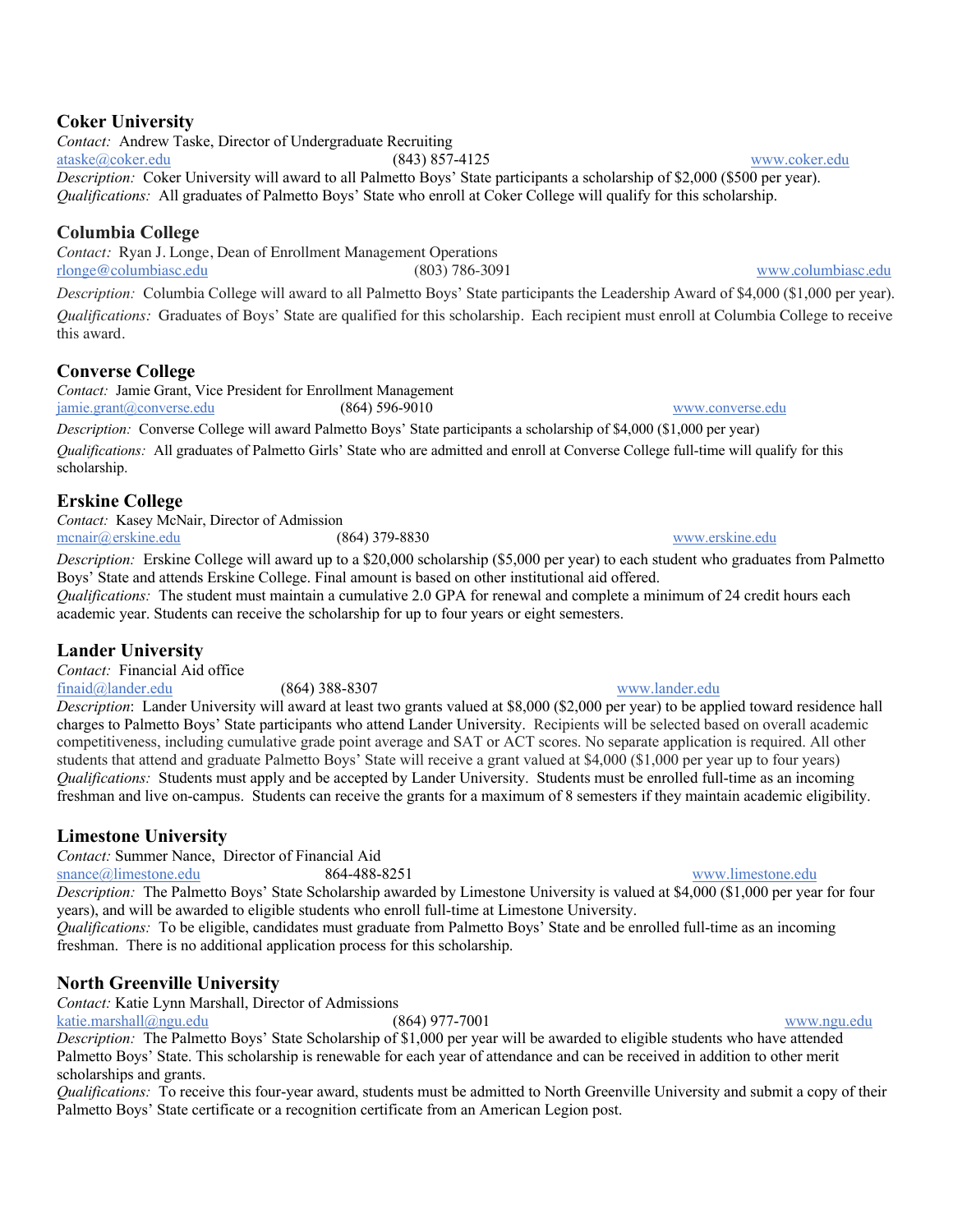### **Presbyterian College**

*Contact:* Mark Fox, Director of Admissions mfox@presby.edu (864) 833-8232 www.presby.edu

*Description:* To recognize the leadership ability and talents of Palmetto Boys' State participants, Presbyterian College awards a Palmetto Boys' State Scholarship of \$6,000 (\$1,500 per year for a maximum of four years) to Palmetto Boys' State participants who are admitted to PC.

*Qualifications:* In addition to having participated in Palmetto Boys' State, students must apply and be granted admission to PC as an undergraduate, degree-seeking student to receive the Palmetto Boys' State Scholarship. Scholarship recipients are expected to live on campus, maintain full-time enrollment, and remain in good academic standing. Please note that the Palmetto Boys' State Scholarship is renewable for eight semesters and cannot be applied toward the cost of Presbyterian College's graduate programs.

## **Southern Wesleyan University**

*Contact:* David Slabaugh, Assistant Vice President of Admissions

dslabaugh@swu.edu (864) 644-5550 www.swu.edu

*Description:* The Palmetto Boys' State Scholarship of \$4,000 (\$1,000 per year up to four years) will be awarded to all boys who attended and graduated from Palmetto Boys State. Students selected for the SWU Fellows Full Scholarship are not eligible to receive the scholarship or grant listed above due to the fact Southern Wesleyan University covers full tuition, fees (non-academic) and room and board via the SWU Fellows Full Scholarship.

*Qualifications:* Participants will be confirmed via the official lists Southern Wesleyan University receives annually from the SC Palmetto Boys and Girls State Organization (PBGSO) and are granted admission to Southern Wesleyan University.

## **Spartanburg Methodist College**

*Contact:* Kyle Wade, Director of Financial Aid & Enrollment Services

WadeK@smcsc.edu (864) 587-4387 www.smcsc.edu *Description:* The Palmetto Boys' State Scholarship of \$1,000 per year will be awarded to eligible students who have attended Palmetto Boys' State. This scholarship is renewable for each year of attendance and can be received in addition to other merit scholarships and grants.

*Qualifications:* To receive this two-year award, students must be admitted to Spartanburg Methodist College and submit a copy of their Palmetto Boys' State certificate. If a student enters the Bachelor Degree program after completing their Associate Degree, the award will be extended for two more years for a total of four years.

## **University of South Carolina, Beaufort**

*Contact:* W. Mack Palmour, Vice Chancellor of Enrollment Management

mpalmour@uscb.edu (843) 208-8055 www.uscb.edu

*Description:* The Palmetto Boys' State Scholarship of \$1,500 per year will be awarded to eligible students who enroll full-time at the University of South Carolina Beaufort. The scholarship is renewable for up to 4 years and is subject to the availability of funds. Eligible students must have attended Palmetto Boys' State, have a 3.0 GPA at their current high school, and be accepted to USCB. Scholarships are awarded on a first-come, first-served basis, and interested students should contact the University of South Carolina Beaufort at scholarships@uscb.edu for consideration.

*Qualifications:* Upon meeting initial criteria outlined above, recipients must enroll full-time (12 hours or more) at USCB each fall and spring semester, maintain a cumulative 3.0 GPA at USCB, and be in good disciplinary standing at the University.

## **University of South Carolina, Columbia**

*Contact:* Kourtney Love, Assistant Director for Scholar Recruitment

lovekl@mailbox.sc.edu (803)777-7700 www.sc.edu/admissions

*Description:* The University of South Carolina will award Palmetto Boys' State Scholarships to two students in the incoming fall freshman class. These awards are worth \$1,500 per year and are renewable for three consecutive years (four years total). To be considered, students must be graduates of Palmetto Boys' State, apply to the university by December 1, and be admitted. No separate scholarship application is required. Recipients will be notified in late March. To retain eligibility, students receiving the scholarship must maintain a cumulative 3.0 GPA per year and not miss a major semester.

*Qualifications:* Palmetto Boys' State graduates are considered based on academic competitiveness as determined through high school grades and SAT or ACT scores**.**